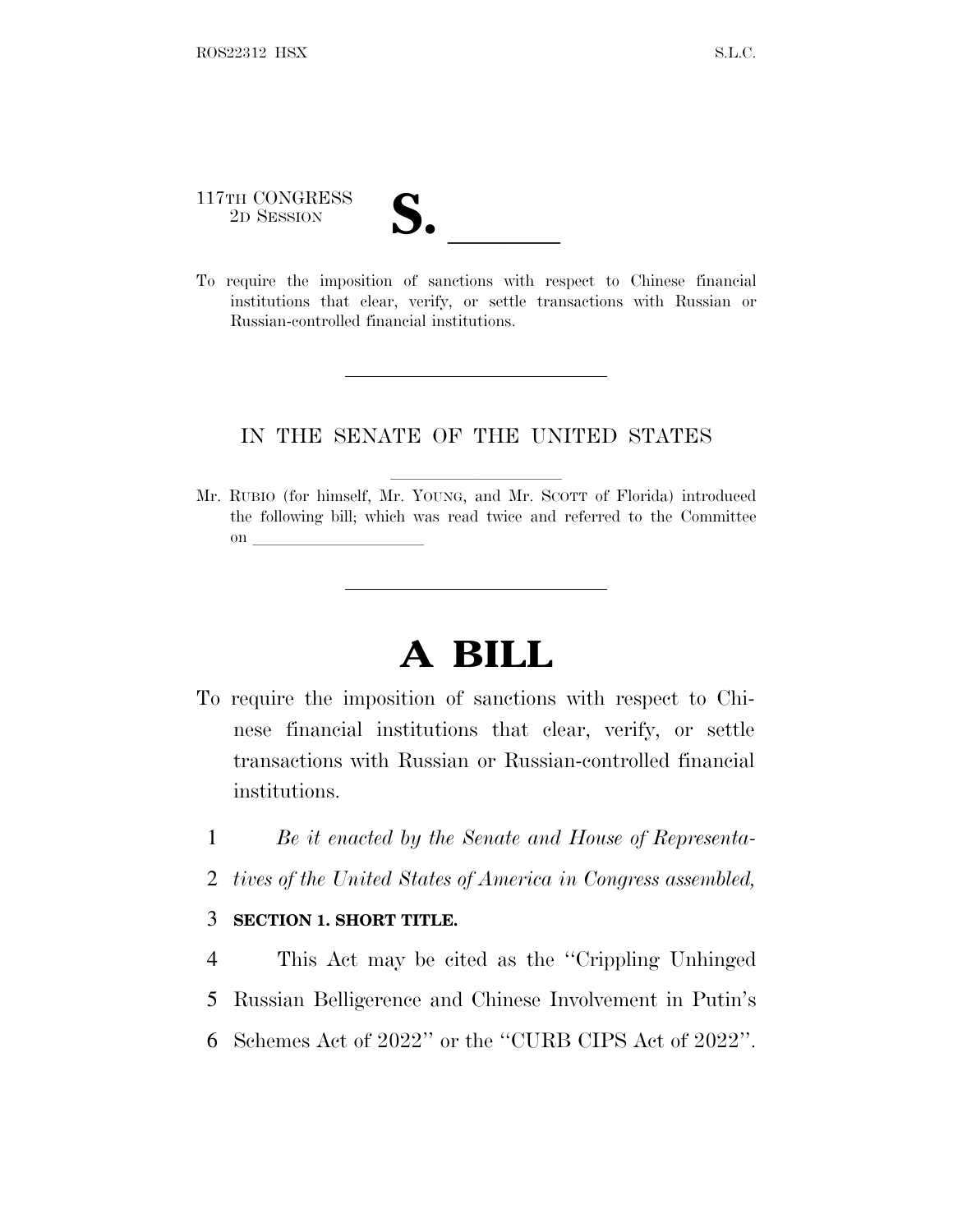**SEC. 2. IMPOSITION OF SANCTIONS WITH RESPECT TO CHI- NESE FINANCIAL INSTITUTIONS THAT CLEAR, VERIFY, OR SETTLE TRANSACTIONS WITH RUSSIAN OR RUSSIAN-CONTROLLED FINAN-CIAL INSTITUTIONS.**

 (a) I<sup>N</sup> GENERAL.—The Secretary of the Treasury shall, in consultation with the Secretary of State, impose one or both of the sanctions described in subsection (b) with respect to each Chinese financial institution that uses the Cross-Border Interbank Payment System (commonly referred to as ''CIPS'') or the System for Transfer of Fi- nancial Messages (commonly referred to as ''SPFS'') to clear, verify, settle, or otherwise conduct transactions with any Russian financial institution or covered financial insti-tution.

 (b) SANCTIONS DESCRIBED.—The sanctions that may be imposed with respect to a Chinese financial insti-tution subject to subsection (a) include the following:

 (1) PROPERTY BLOCKING.—The Secretary of the Treasury may block and prohibit, pursuant to the International Emergency Economic Powers Act (50 U.S.C. 1701 et seq.), all transactions in all property and interests in property of the Chinese fi- nancial institution if such property and interests in property are in the United States, come within the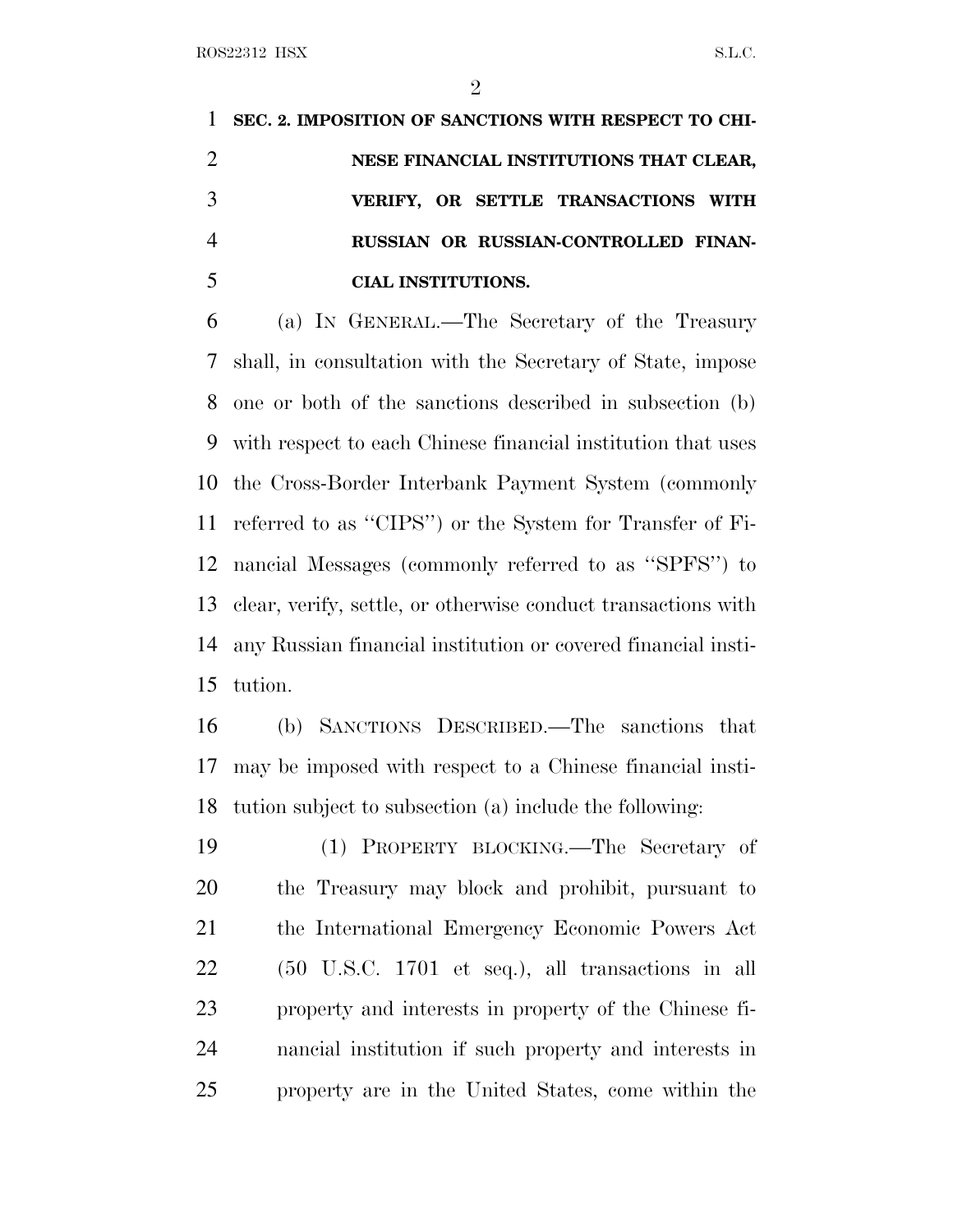United States, or are or come within the possession or control of a United States person.

 (2) RESTRICTIONS ON CORRESPONDENT AND PAYABLE-THROUGH ACCOUNTS.—The Secretary may prohibit the opening or maintaining in the United States of a correspondent account or a payable- through account by the Chinese financial institution. 8 (c) IMPLEMENTATION; PENALTIES.—

 (1) IMPLEMENTATION.—The Secretary may ex- ercise all authorities provided under sections 203 and 205 of the International Emergency Economic Powers Act (50 U.S.C. 1702 and 1704) to carry out this section.

 (2) PENALTIES.—A person that violates, at- tempts to violate, conspires to violate, or causes a violation of this section or any regulation, license, or order issued to carry out this section shall be subject to the penalties set forth in subsections (b) and (c) of section 206 of the International Emergency Eco- nomic Powers Act (50 U.S.C. 1705) to the same ex- tent as a person that commits an unlawful act de-scribed in subsection (a) of that section.

23 (d) EXCEPTIONS.—

 (1) EXCEPTION FOR INTELLIGENCE ACTIVI-TIES.—This section shall not apply with respect to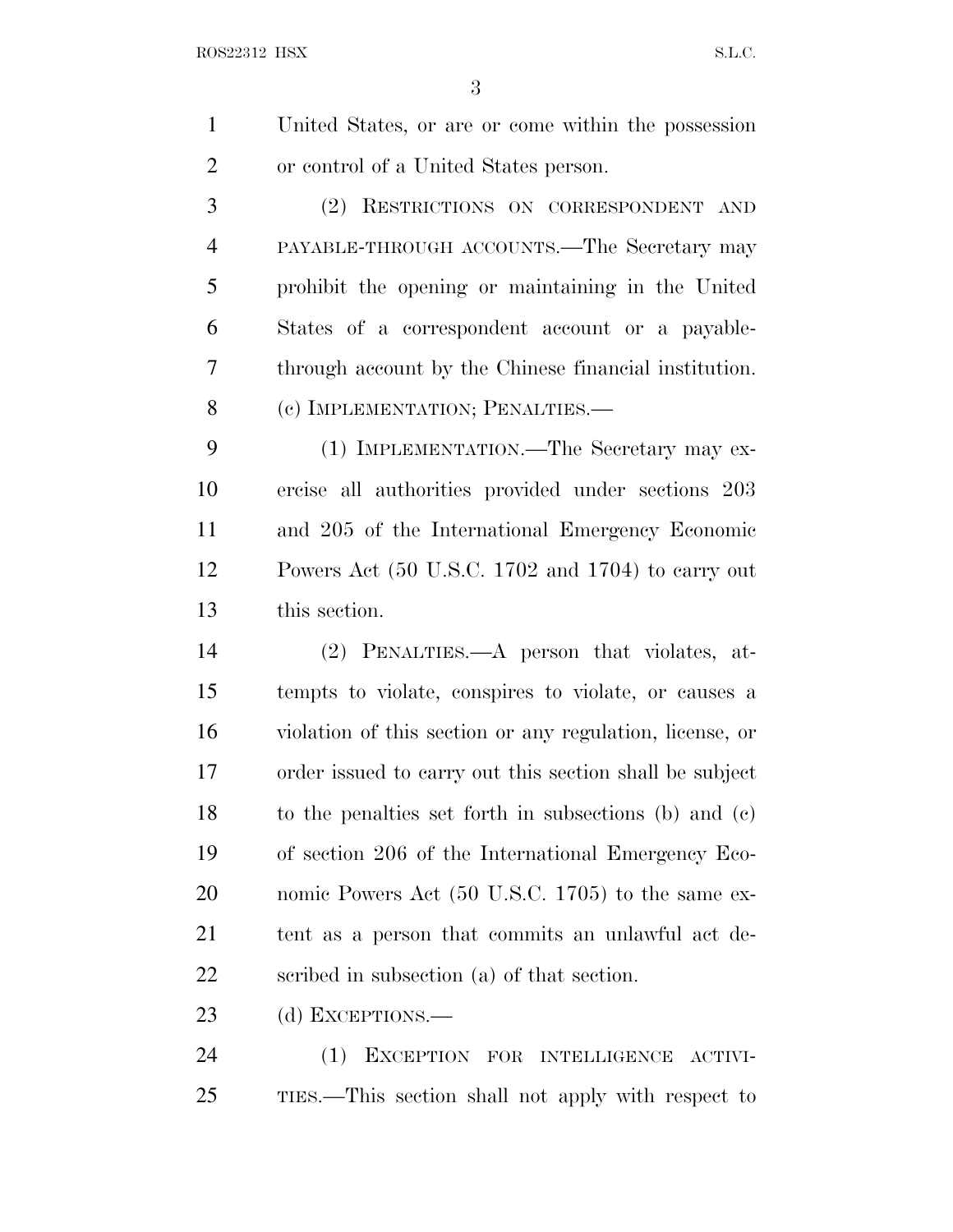| $\mathbf{1}$   | activities subject to the reporting requirements            |
|----------------|-------------------------------------------------------------|
| $\overline{2}$ | under title V of the National Security Act of 1947          |
| 3              | (50 U.S.C. 3091 et seq.) or any authorized intel-           |
| $\overline{4}$ | ligence activities of the United States.                    |
| 5              | (2) EXCEPTION RELATING TO IMPORTATION OF                    |
| 6              | $GOODS.$ —                                                  |
| 7              | (A) IN GENERAL.—The authority to block                      |
| 8              | and prohibit all transactions in all property and           |
| 9              | interests in property under subsection (b) shall            |
| 10             | not include the authority or a requirement to               |
| 11             | impose sanctions on the importation of goods.               |
| 12             | (B) GOOD.—In this paragraph, the term                       |
| 13             | "good" means any article, natural or manmade                |
| 14             | substance, material, supply or manufactured                 |
| 15             | product, including inspection and test equip-               |
| 16             | ment, and excluding technical data.                         |
| 17             | (e) REGULATIONS.—Not later than 90 days after the           |
| 18             | date of the enactment of this Act, the Secretary shall pre- |
| 19             | scribe such regulations as are necessary to carry out this  |
| 20             | section.                                                    |
| 21             | (f) REPORT REQUIRED.—                                       |
| <u>22</u>      | (1) IN GENERAL.—Not later than 180 days                     |
| 23             | after the date of the enactment of this Act, the Sec-       |
| 24             | retary shall, in consultation with the Secretary of         |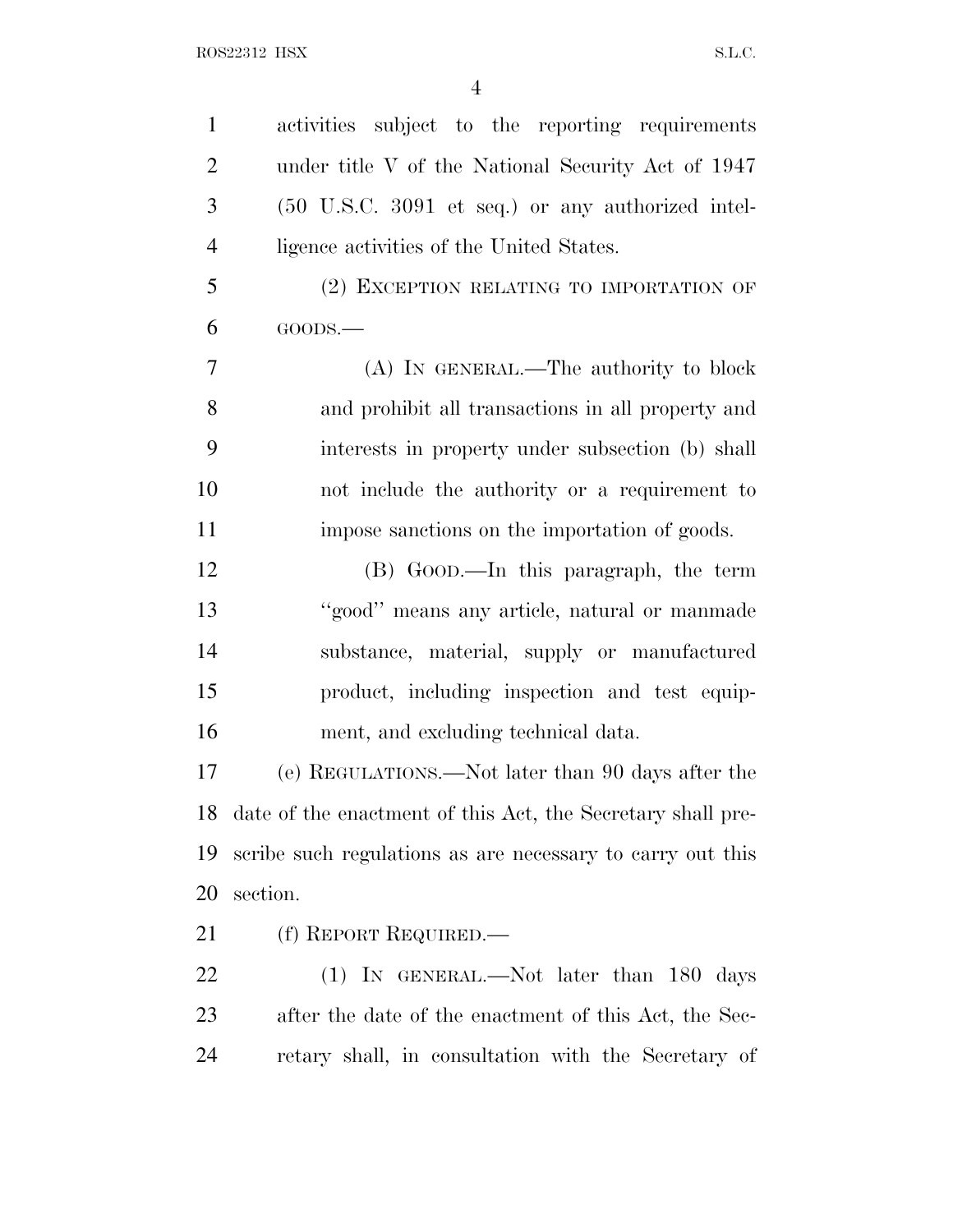| $\mathbf{1}$   | State, submit to the appropriate congressional com- |
|----------------|-----------------------------------------------------|
| $\overline{2}$ | mittees a report—                                   |
| 3              | (A) describing the scope and usage of               |
| $\overline{4}$ | CIPS and SPFS around the world, including           |
| 5              | usage rates by country;                             |
| 6              | (B) assessing the risks that widespread             |
| 7              | adoption of CIPS or SPFS poses to the na-           |
| 8              | tional security of the United States; and           |
| 9              | (C) making recommendations to further               |
| 10             | preserve and strengthen the influence of the        |
| 11             | United States in the global financial system.       |
| 12             | (2) FORM.—Each report required by paragraph         |
| 13             | (1) shall be submitted in unclassified form but may |
| 14             | include a classified annex.                         |
| 15             | $(g)$ DEFINITIONS.—In this section:                 |
| 16             | (1) ACCOUNT; CORRESPONDENT ACCOUNT; PAY-            |
| 17             | ABLE-THROUGH ACCOUNT.—The terms "account",          |
| 18             | "correspondent account", and "payable-through ac-   |
| 19             | count" have the meanings given those terms in sec-  |
| 20             | tion 5318A of title 31, United States Code.         |
| 21             | (2) APPROPRIATE CONGRESSIONAL COMMIT-               |
| 22             | TEES.—The term "appropriate congressional com-      |
| 23             | mittees" means—                                     |
| 24             | (A) the Committee on Banking, Housing,              |
| 25             | and Urban Affairs, the Committee on Foreign         |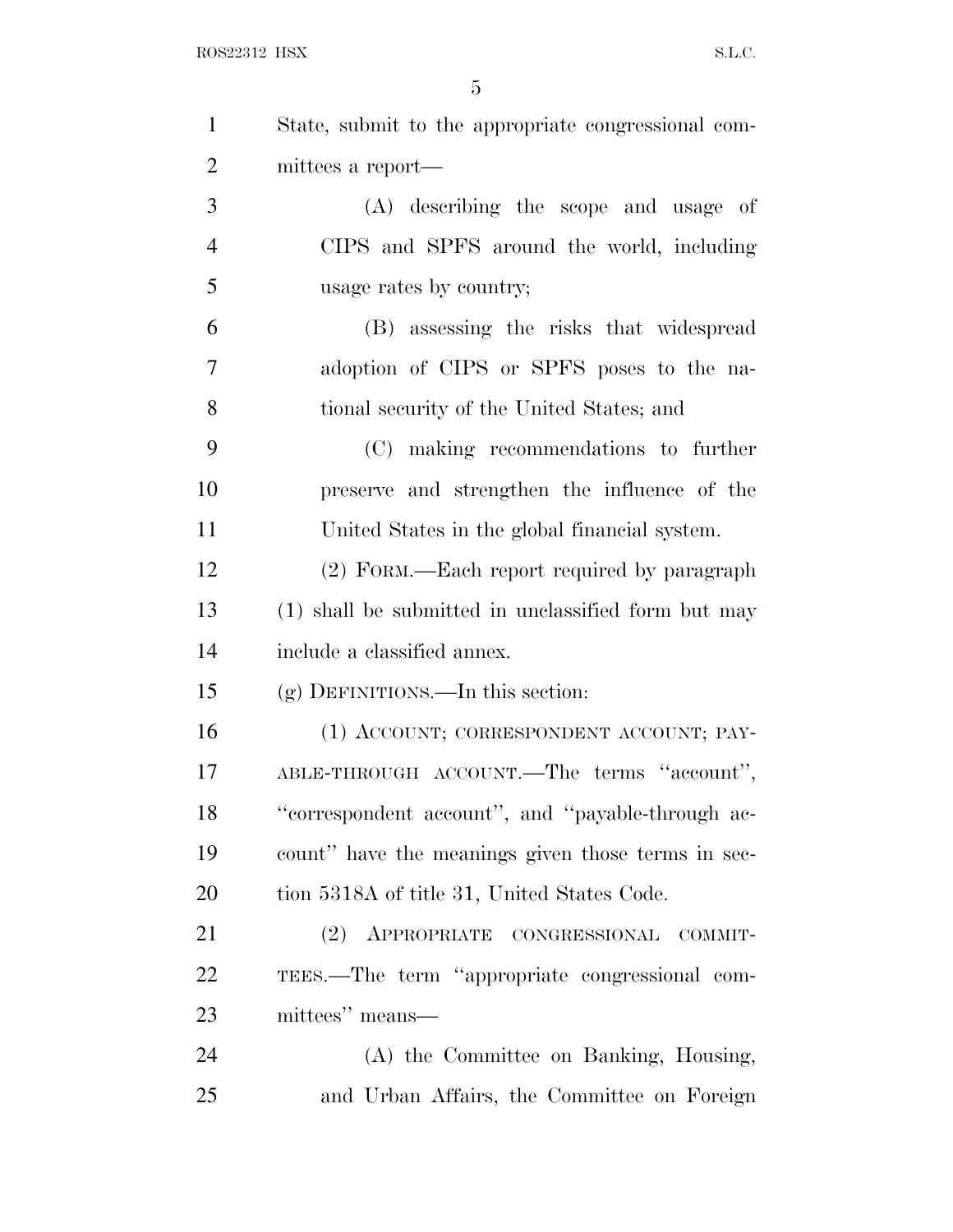| $\mathbf{1}$   | Relations, and the Select Committee on Intel-       |
|----------------|-----------------------------------------------------|
| $\overline{2}$ | ligence of the Senate; and                          |
| 3              | (B) the Committee on Financial Services,            |
| $\overline{4}$ | the Committee on Foreign Affairs, and the Per-      |
| 5              | manent Select Committee on Intelligence of the      |
| 6              | House of Representatives.                           |
| 7              | (3) CHINESE FINANCIAL INSTITUTION.—The              |
| 8              | term "Chinese financial institution" means a finan- |
| 9              | cial institution—                                   |
| 10             | (A) organized under the laws of the Peo-            |
| 11             | ple's Republic of China or any jurisdiction with-   |
| 12             | in the People's Republic of China, including a      |
| 13             | foreign branch of such an institution;              |
| 14             | (B) located in the People's Republic of             |
| 15             | China;                                              |
| 16             | (C) wherever located, owned or controlled           |
| 17             | by the Government of the People's Republic of       |
| 18             | China; or                                           |
| 19             | (D) wherever located, owned or controlled           |
| 20             | by a financial institution described in subpara-    |
| 21             | graph $(A)$ , $(B)$ , or $(C)$ .                    |
| 22             | (4) COVERED FINANCIAL INSTITUTION.—The              |
| 23             | term "covered financial institution" means a finan- |
| 24             | cial institution—                                   |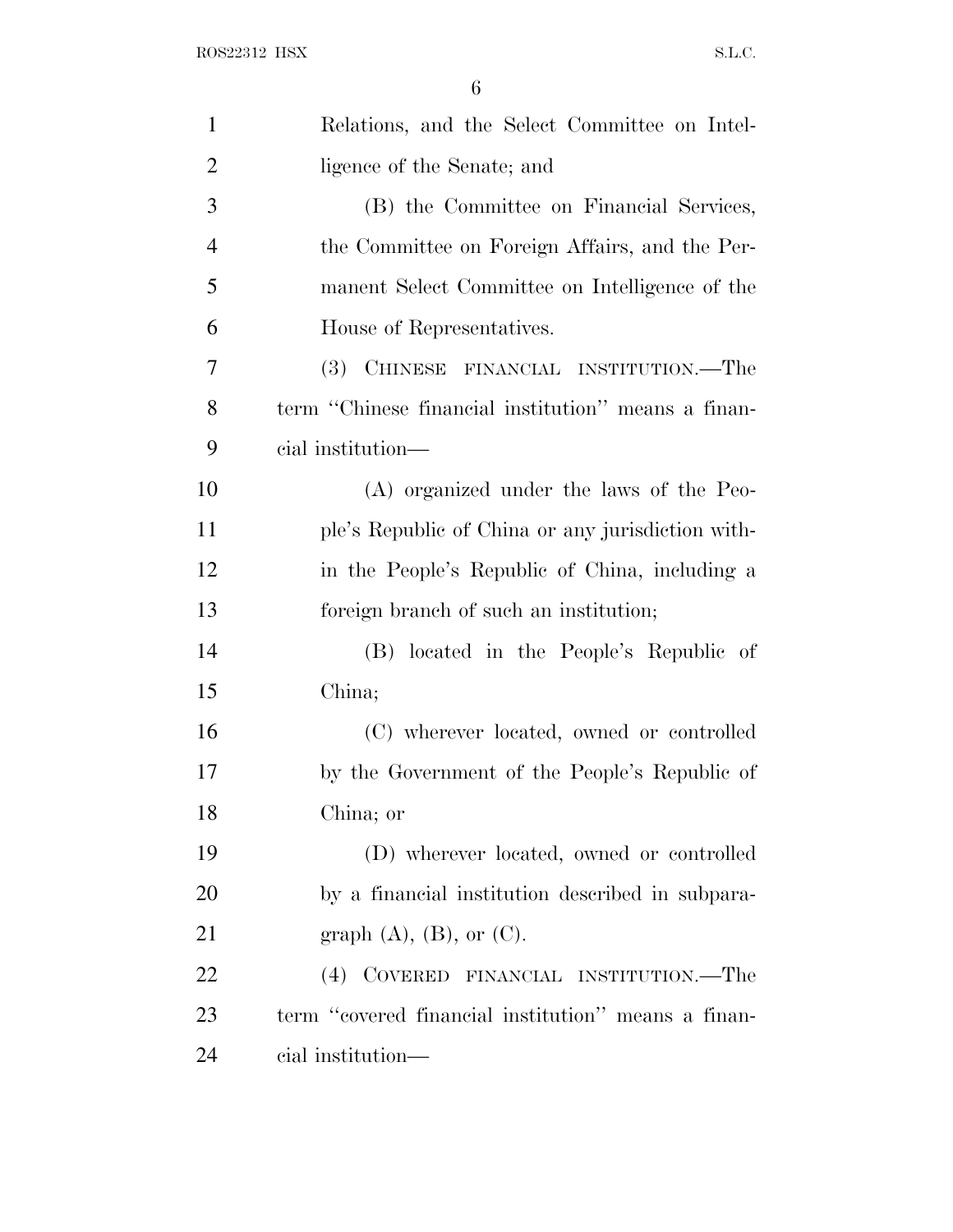| $\mathbf{1}$   | (A) located in territory controlled by an                           |
|----------------|---------------------------------------------------------------------|
| $\overline{2}$ | entity holding itself out to the government of                      |
| 3              | the Republic of South Ossetia–the State of                          |
| $\overline{4}$ | Alania, the Donetsk People's Republic, the                          |
| 5              | Luhansk People's Republic, the Republic of                          |
| 6              | Abkhazia, or the Pridnestrovian Moldavian Re-                       |
| 7              | public;                                                             |
| 8              | (B) organized under the laws of an entity                           |
| 9              | described in subparagraph $(A)$ ;                                   |
| 10             | (C) wherever located, owned or controlled                           |
| 11             | by such an entity; or                                               |
| 12             | (D) wherever located, owned or controlled                           |
| 13             | by a financial institution described in subpara-                    |
| 14             | graph $(A)$ , $(B)$ , or $(C)$ .                                    |
| 15             | (5) FINANCIAL INSTITUTION.—The term "fi-                            |
| 16             | nancial institution" means a financial institution                  |
| 17             | specified in subparagraph $(A)$ , $(B)$ , $(C)$ , $(D)$ , $(E)$ ,   |
| 18             | $(F)$ , $(G)$ , $(H)$ , $(I)$ , $(J)$ , $(M)$ , or $(Y)$ of section |
| 19             | $5312(a)(2)$ of title 31, United States Code.                       |
| <b>20</b>      | RUSSIAN FINANCIAL INSTITUTION.—The<br>(6)                           |
| 21             | term "Russian financial institution" means a finan-                 |
| 22             | cial institution—                                                   |
| 23             | (A) organized under the laws of the Rus-                            |
| 24             | sian Federation or any jurisdiction within the                      |